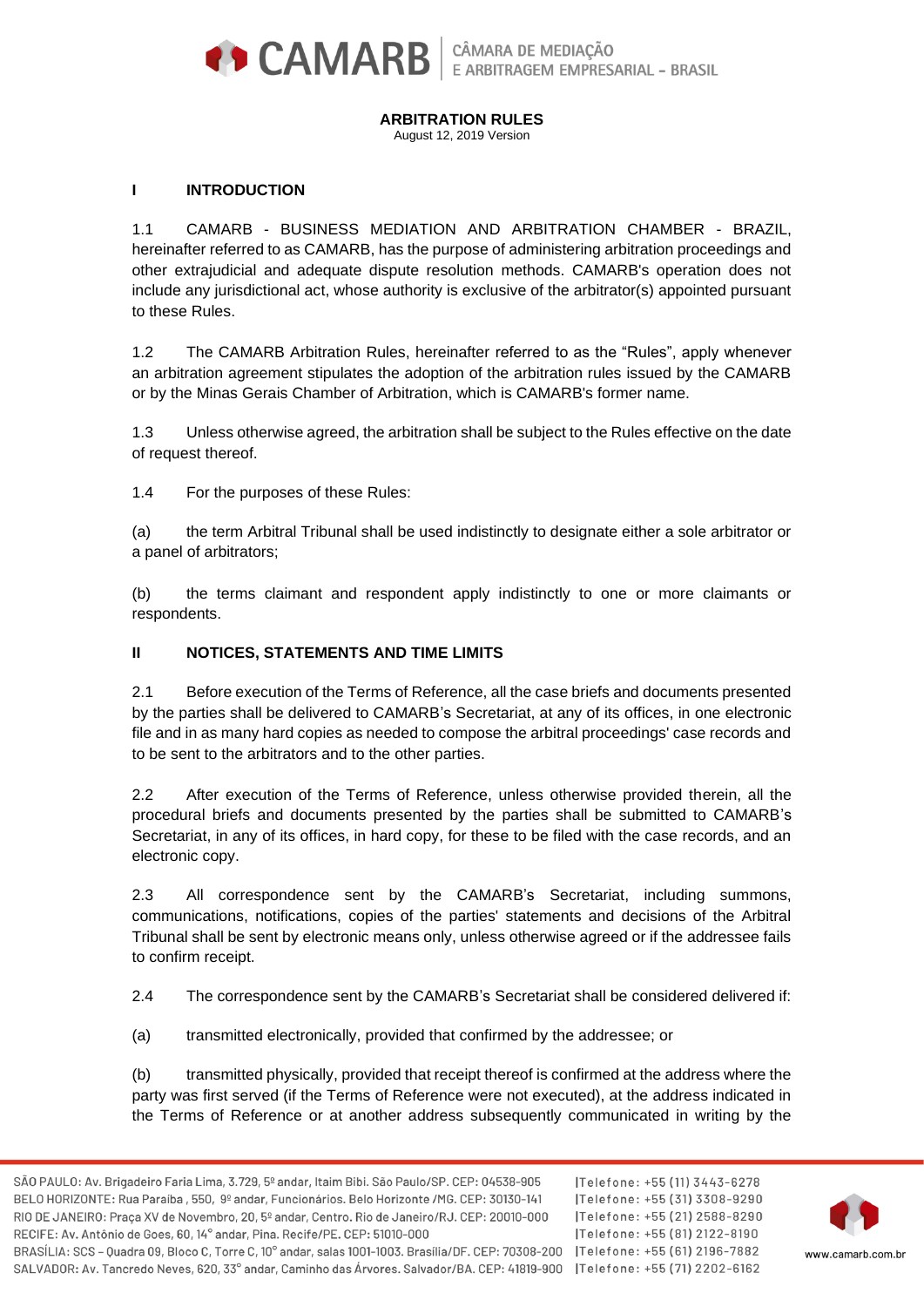

respective party.

2.5 The time limits stipulated either in the Rules or by the Arbitral Tribunal shall start running on the business day following the date of delivery of the correspondence sent by the CAMARB's Secretariat. Time limits run uninterruptedly and are not suspended during CAMARB's nonbusiness days. If the time limit ends on a holiday at the place of the arbitration or on a nonbusiness day at CAMARB, then the time limit shall be extended until the subsequent business day.

2.6 The parties, upon approval of the Arbitral Tribunal, may change the time limits set out in these Rules.

2.7 Before constitution of the Arbitral Tribunal, the parties shall be subject to the time limits herein stated, which shall be changed or extended only upon agreement between the parties. If no time limit is established, the CAMARB's Secretariat shall do it.

2.8 Upon constitution of the Arbitral Tribunal, the time limits shall be those set out in the Terms of Reference or, in the absence thereof, those determined by the Arbitral Tribunal. If no time limit has been stipulated by the Arbitral Tribunal, the time limits set out in the Rules shall apply or, in absence thereof, a five-day time shall apply. The Arbitral Tribunal may extend or change time limits previously stipulated.

## **III REQUEST FOR ARBITRATION**

3.1 A party wishing to resolve a dispute by arbitration under the CAMARB Rules shall, pursuant to item 2.1, report its intention to the Secretariat, and mention the following:

(a) the claimant's and its counsel's full name and identification, including their physical and electronic addresses;

(b) the respondent's full name and identification, including its physical address;

(c) a full copy of the instrument containing the arbitration agreement;

- (d) a summary of the dispute;
- (e) a summary of the claims;
- (f) an estimated amount of the claim;

(g) if the estimated amount of the claim is less than three million Brazilian Reais (R\$3,000,000.00), any duly grounded objections to the use of the CAMARB Expedited Arbitration Rules.

3.2 Upon requesting arbitration proceedings, the claimant shall make a non-refundable deposit of the Registration Fee to cover the initial expenses until the execution of the Terms of Reference.

3.3 If the provisions of items 2.1, 3.1 and 3.2 are not complied with, the Secretariat shall establish a time limit therefor. If the requirements are not fulfilled within the prescribed time, the request for arbitration shall be filed, without prejudice to a new request therefor.

3.4 CAMARB's Secretariat shall send to the respondent at the physical address provided by the claimant, a copy of the request for arbitration and its exhibits and shall notify the respondent, within ten (10) days of its receipt, for it to express his or her opinion on the request for institution of the arbitration and any interest, on its part, in filing a counterclaim, informing its name, full identification, including his or her physical and electronic address, as well as his counsel's.

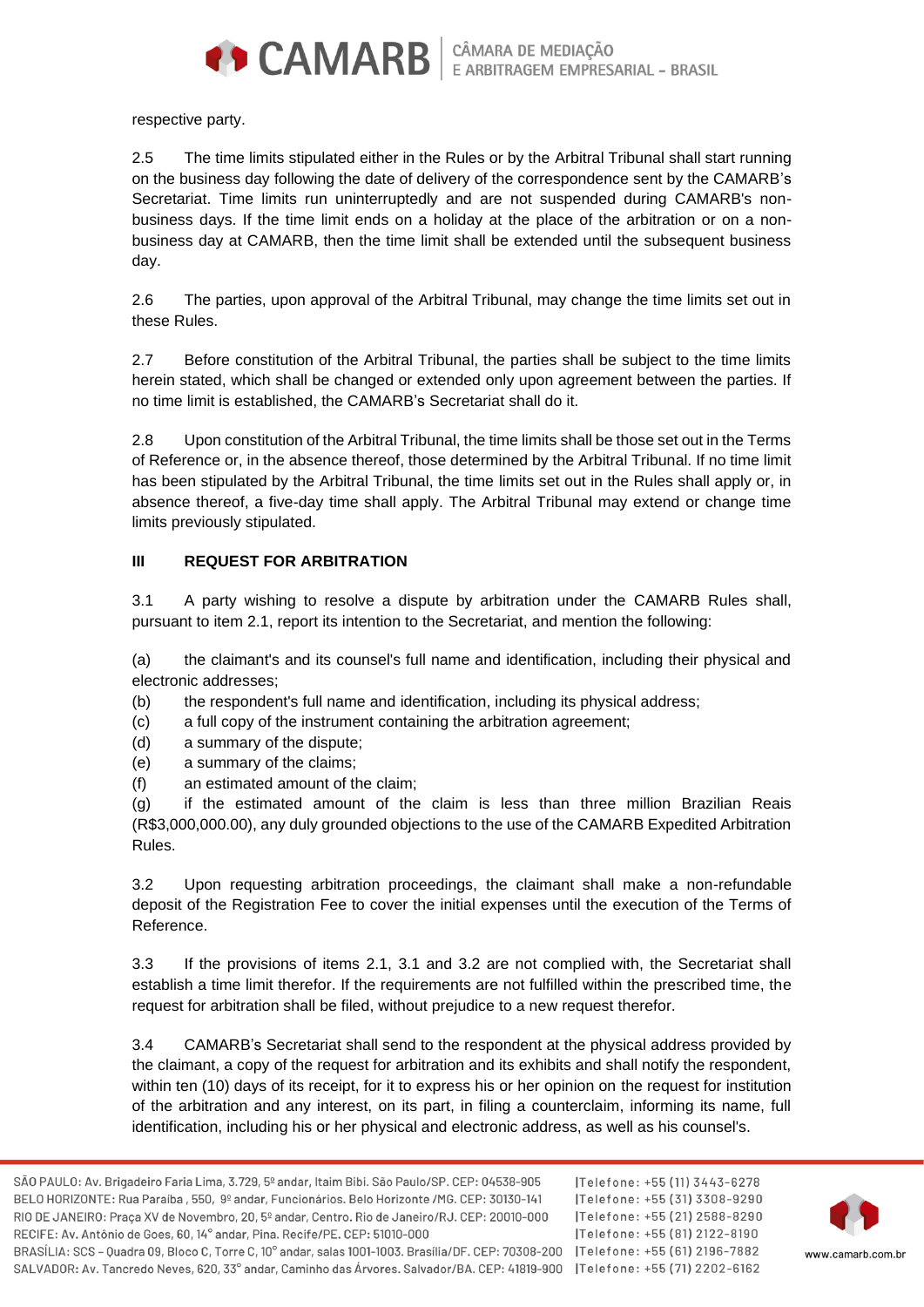

3.5 If the respondent is not found, the claimant shall either provide the CAMARB's Secretariat with a new address or serve notice on the defendant, under the law.

3.6 If the respondent wishes to file a counterclaim, statements to be made shall also include:

(a) a summary of the facts giving rise to the counterclaim;

(b) a summary of the claims;

(c) the estimated amount of the counterclaim;

(d) if the estimated amount of the claim and the estimated amount of the counterclaim is each less than three million Brazilian Reais (R\$3,000,000.00), any duly grounded objections to the use of the CAMARB Expedited Arbitration Rules.

3.7 CAMARB Expedited Arbitration Rules shall apply to the request for arbitration if:

(a) the parties have agreed to the application of the CAMARB Expedited Arbitration Rules or have otherwise agreed that the dispute will be resolved by CAMARB through its expedited arbitration procedure;

(b) the estimated amount of the claim and the estimated amount of the counterclaim is each less than three million Brazilian Reais (R\$ 3,000,000.00), and neither party has objected to the use of the Expedited Arbitration Rules; or

(c) the estimated amount of the claim and the estimated amount of the counterclaim is, each, less than three million Brazilian Reais (R\$ 3,000,000.00), and either party has objected to the use of the Expedited Arbitration Rules and CAMARB's Board of Directors has determined the application of the Expedited Arbitration Rules.

3.8 CAMARB Expedited Arbitration Rules shall not apply if the arbitration agreement expressly excludes them or if all parties have objected to application thereof. In the event that only one of the parties objects to the application of the Expedited Arbitration Rules, pursuant to item 3.7 (c), the CAMARB's Board of Directors will decide whether or not to consider, among other circumstances, the complexity of the dispute.

3.9 When a party submits a request for arbitration related to the legal relationship that is the subject of an arbitration proceeding between the same parties or, where the object or the cause of action are the same, the Arbitral Tribunal of the arbitration proceeding already in course shall decide on any connection between the claims or consolidation of proceedings, and the remaining proceedings shall be suspended until such decision is entered.

3.10 If, in the cases provided for in the preceding item, there is no Arbitral Tribunal constituted, the Secretariat shall proceed with the request that was first filed and the others will remain suspended until the Arbitral Tribunal of the first proceeding is constituted, which shall then decide on any connection between the claims or consolidation of proceedings.

3.11 In the event the respondent alleges that no formal arbitration agreement has been made, the Board of Directors shall decide upon a *prima facie* analysis of the document submitted by the claimant, without further evidentiary delay. Any question that may arise regarding the existence, validity, effectiveness and scope of the arbitration agreement shall be settled by the Arbitral Tribunal after constitution thereof.

3.12 In the event of the preceding item, if the Arbitral Tribunal finds that the arbitration agreement has not been made, is invalid or ineffective, or that the dispute is outside the scope of the agreement, provided that there has been no production of evidence on the merits, the

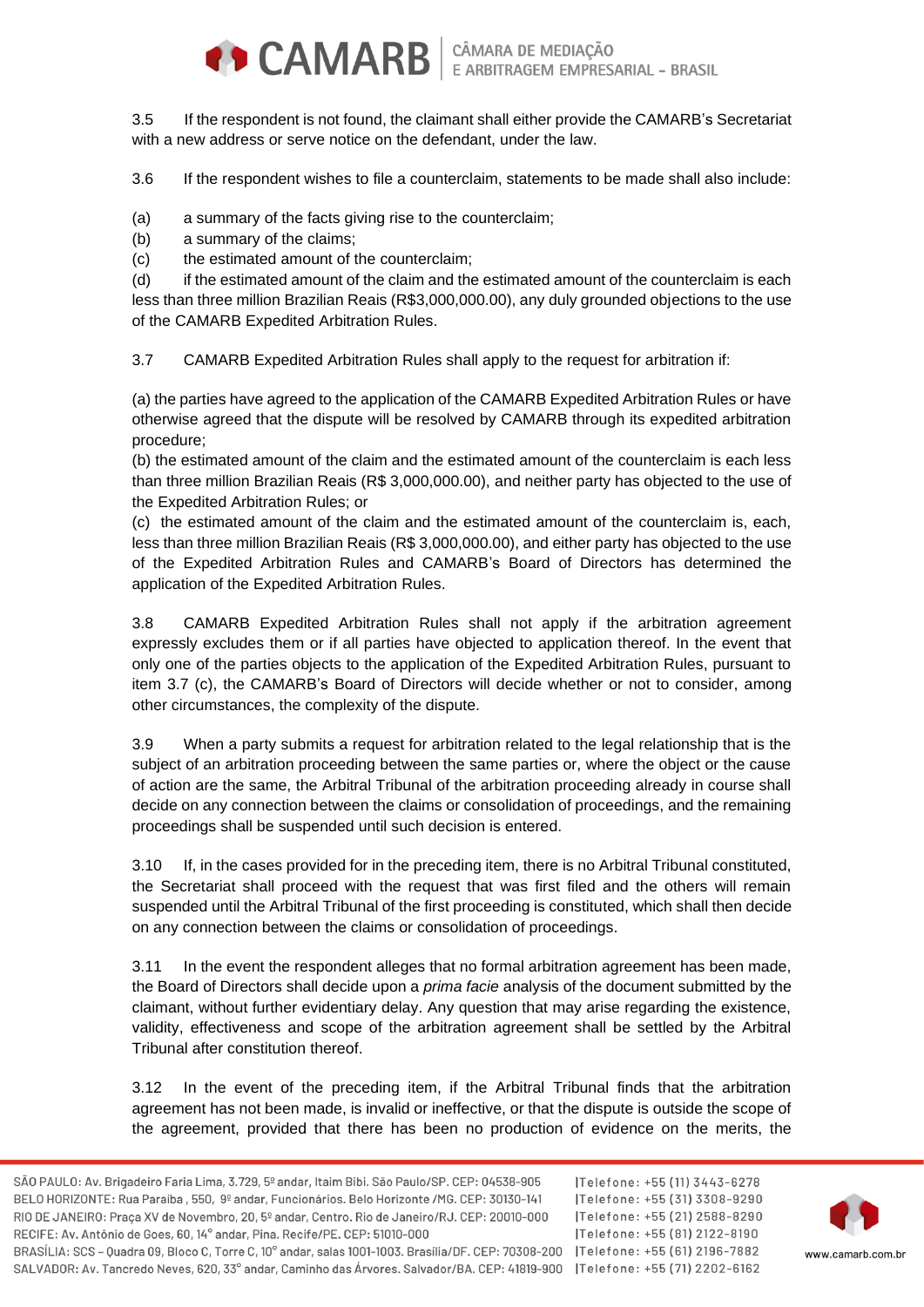

remuneration of the arbitrators shall correspond to thirty percent (30%) of the amount provided for in the Table of Expenses, in that any amount that might have been overpaid shall be returned to the parties.

3.13 If there is an arbitration agreement electing the CAMARB's Rules, and if either party refuses to participate or is absent from the arbitration, the arbitration shall continue being processed and shall not prevent the Arbitral Tribunal from issuing the award, in that the absent party shall not only be informed of all acts of the proceedings pursuant to these Rules but shall also be allowed to intervene at any time, by assuming the proceeding as it is.

# **IV ARBITRATORS**

4.1 Arbitrators may be appointed either from the CAMARB List of Arbitrators or other than from said list, provided they are capable persons and trusted by the parties. The chairperson of the Arbitral Tribunal shall be chosen from the names included in the List of Arbitrators, subject to the terms of both the arbitration agreement and the applicable special legislation.

4.2 After the administration fee and the arbitrator's fees have been paid under the terms of items 11.3 to 11.5, the CAMARB's Secretariat shall request the parties to appoint, within ten (10) days, (an) arbitrator(s) to act in the arbitration proceeding.

4.3 When the parties choose to appoint a sole arbitrator, such arbitrator shall be appointed by consensus. In the absence thereof, the arbitrator shall be appointed by the CAMARB'sBoard of Directors .

4.4 Unless otherwise agreed, in the event the parties choose to constitute an Arbitral Tribunal with three (3) members, each party shall appoint one arbitrator within the time limit set forth in item 4.2. After submission of the statement of availability, non-impediment (non-recusal), independence and impartiality of the arbitrators, with no objection or challenge, they shall be notified to, within ten (10) days, jointly appoint the third arbitrator, who shall preside over the Arbitral Tribunal. If consensus is not reached between the arbitrators appointed by the parties, the appointment of the presiding arbitrator shall be made by the CAMARB's Board of Directors.

4.5 When the parties have not defined, in the arbitration agreement, the number of arbitrators who will act in the arbitration proceeding or when the parties fail to reach a consensus in this regard within the time period set out in item 4.2, it will be up to the CAMARB's Board of Directors to determine whether to appoint a sole arbitrator or three arbitrators, considering the complexity and value of the dispute, and the appointment shall be in accordance with these Rules.

4.6 If either party - having entered into an arbitration agreement electing the CAMARB Arbitration Rules or after agreeing to the arbitration - fails to appoint an arbitrator within the time limits provided for in the Rules, the CAMARB's Board of Directors shall designate the arbitrator not appointed by one of the parties or the sole arbitrator, as the case may be, from among the names on the List of Arbitrators.

4.7 Unless otherwise agreed, when more than one party is a claimant or a respondent and the dispute is referred to three arbitrators, the claimant or the multiple claimants shall appoint one arbitrator, while the respondent or the multiple respondents shall appoint another arbitrator.

ITelefone: +55 (11) 3443-6278 |Telefone: +55 (31) 3308-9290 Telefone: +55 (21) 2588-8290 |Telefone: +55 (81) 2122-8190

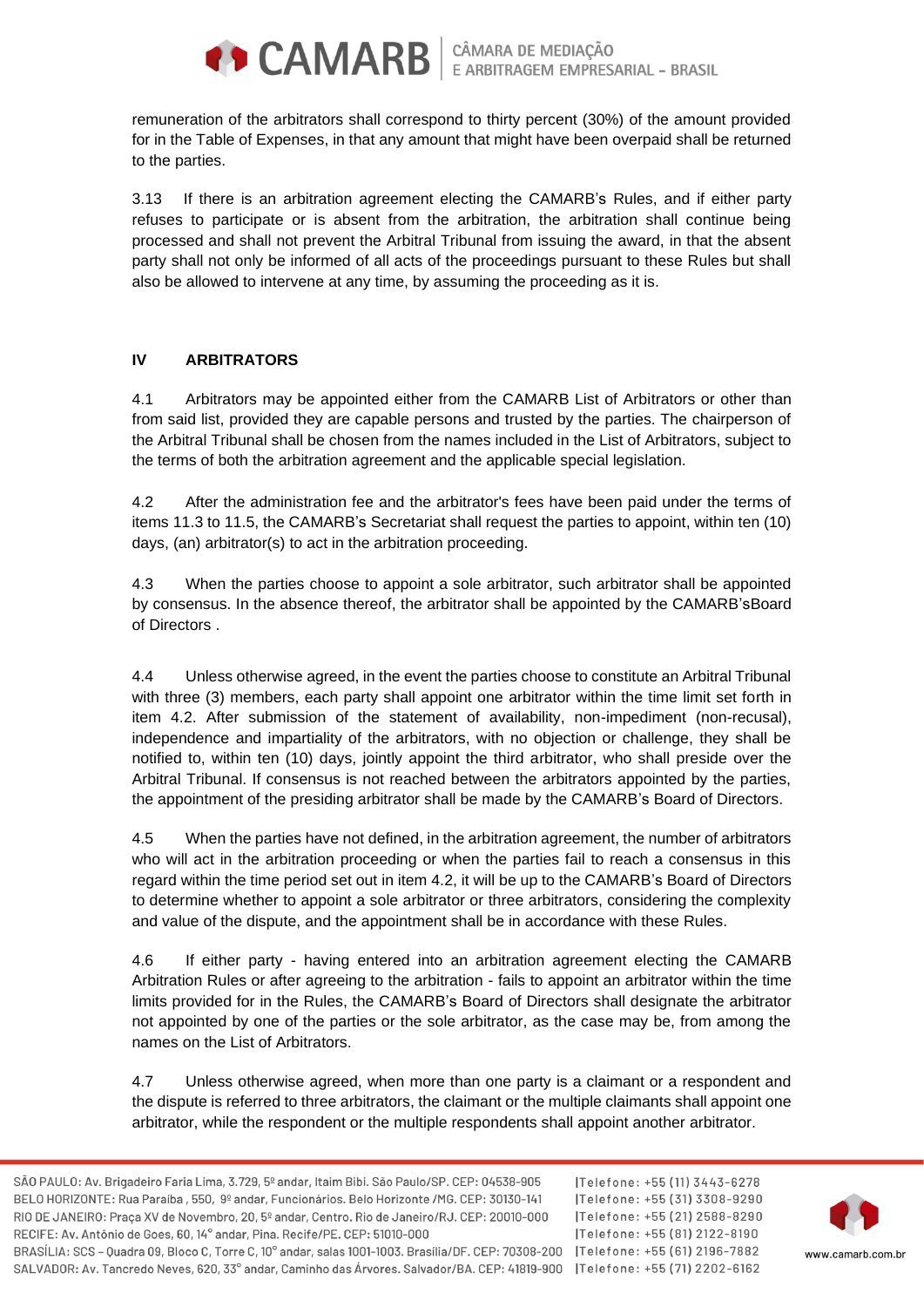

**CAMARB** E ARBITRAGEM EMPRESARIAL - BRASIL

4.8 If none of the multiple claimants or none of the multiple respondents make a statement thereon, the appointment shall be made by the CAMARB's Board of Directors from among the names of the institution's list of arbitrators. If only one of the multiple claimants or one of the multiple respondents presents a statement thereon, the arbitrator so appointed shall prevail. If there is disagreement among the multiple claimants or among the multiple respondents, the CAMARB Board of Directors will appoint the three members of the Arbitral Tribunal from the names of its list, indicating who will chair the tribunal.

4.9 Once the arbitrator has been nominated, the CAMARB's Secretariat shall request him or her to, within ten (10) days, make a statement on his or her availability, non-impediment (nonrecusal), independence and impartiality.

4.10 The person appointed to act as arbitrator shall sign a statement declaring, under the law, that he or she is not acting under impediment or suspicion (i.e., recusal), and shall inform any circumstance that may give rise to justifiable doubt as to his or her impartiality or independence, in relation to the parties or the dispute submitted for his or her consideration, as well as declare in writing that he or she has the necessary availability to conduct the arbitration efficiently.

4.11 The arbitrator shall promptly report any supervening event which, in the course of the proceedings, may give rise to justifiable doubt as to his or her impartiality, independence, technical competence or availability, or which may in any way preclude or suspect the adjudication of the dispute.

4.12 If any appointed arbitrator dies, is declared impeded (is recused) or suspect or becomes unable to perform his or her duties, the substitute arbitrator shall be appointed in the manner and timeframe applicable to the appointment of the arbitrator to be replaced.

# **V CHALLENGE OF ARBITRATORS**

5.1 Either party may, within 10 (ten) days from the receipt of the statement of availability, independence and impartiality or the information mentioned in item 4.11, challenge the appointment of any arbitrator who does not meet the requirements of the arbitration agreement or the applicable legislation, or who is subject to any of disqualification or impediment (recusal) events set forth in the arbitration legislation, or who is not available to act in the arbitration proceeding.

5.2 In the event of a challenge, the arbitrator shall be notified by the CAMARB's Secretariat to

make a statement thereon within five (5) days, which shall be submitted to the other party to speak thereon within the same time limit.

5.3 The challenge shall be decided by a Committee especially created for this purpose, and shall be composed of three (3) members from the CAMARB List of Arbitrators, appointed by the President of the CAMARB together with another Officer.

5.4 The party presenting the challenge must, at the time of filing thereof, prepay the fees owed to the professionals who shall compose the Committee, in accordance with the CAMARB's Table of Expenses, and the responsibility for such fees shall be prorated as stated in the award entered by the Arbitral Tribunal.

|Telefone: +55 (11) 3443-6278 |Telefone: +55 (31) 3308-9290 Telefone: +55 (21) 2588-8290 Telefone: +55 (81) 2122-8190

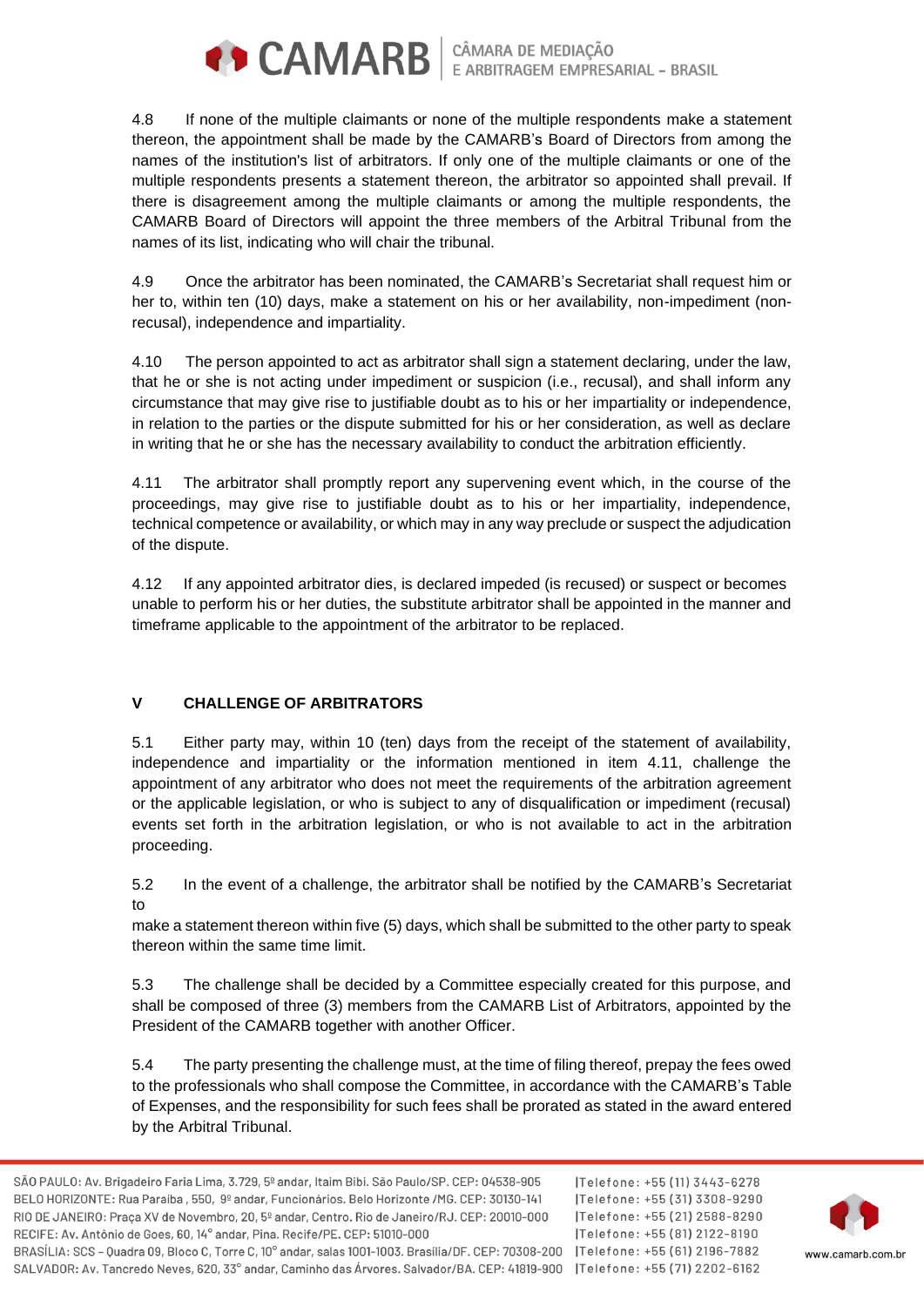

5.5 The Committee shall render a decision within thirty (30) days from the last acceptance of appointed members, and such time limit may be extended by determination of the CAMARB **President** 

# **VI TERMS OF REFERENCE**

6.1 Following appointment of the arbitrator(s), the Secretariat of the CAMARB shall prepare the draft of the Terms of Reference, which shall include:

(a) The name, occupation, marital status, physical and electronic address of the parties and their attorneys, if any;

(b) The name, occupation, and physical and electronic address of the arbitrator(s);

(c) The subject-matter of the arbitration and a summary of the claims;

(d) The venue where the arbitral award shall be rendered;

(e) The authorization for the arbitrator(s) to adjudicate *ex aequo et bono,* if so agreed between the parties;

(f) The time limit for the arbitral award to be rendered;

(g) The language of the arbitral proceeding;

(h) The payment terms of the arbitrators' fees and administration fees, as well as the statement of liability for the respective payment and arbitration expenses;

(i) The signature of two (2) witnesses.

6.2 The parties and the Arbitral Tribunal shall sign the Terms of Reference at a hearing specially designated for such purpose, which hearing may be held by videoconference or conference call, or through the exchange of emails, in which cases the signatures shall be collected later.

6.3 The Arbitration shall be deemed instituted and the arbitral jurisdiction shall commence when the appointment is accepted by the arbitrator, for a sole arbitrator, or by all, if more than one. The arbitrator's acceptance shall be deemed to be valid only upon his or her signature of the Terms of Reference.

6.4 The effects of the commencement of the arbitration shall retroact to the date the Request for Arbitration was filed with the CAMARB.

### **VII COUNSELS**

7.1 The parties may be represented by counsels holding powers to act on their behalf in all acts related to the arbitration proceeding, and CAMARB recommends representation by an attorney.

7.2 All correspondences, including summons, communications, notices, copies of statements of the parties and decisions of the Arbitral Tribunal shall be sent only to the parties' counsels. In the event a counsel has not been retained, communications shall be sent directly to the party. In any event, communications shall be made pursuant to items 2.2 and 2.3.

### **VIII THE PROCEEDING**

8.1 Upon signature of the Terms of Reference, the Arbitral Tribunal shall endeavor, as determined by him or her, to reconcile the parties.

### 8.2 The opening statements, challenges thereto and other statements made by the parties

ITelefone: +55 (11) 3443-6278 |Telefone: +55 (31) 3308-9290 |Telefone: +55 (21) 2588-8290 |Telefone: +55 (81) 2122-8190

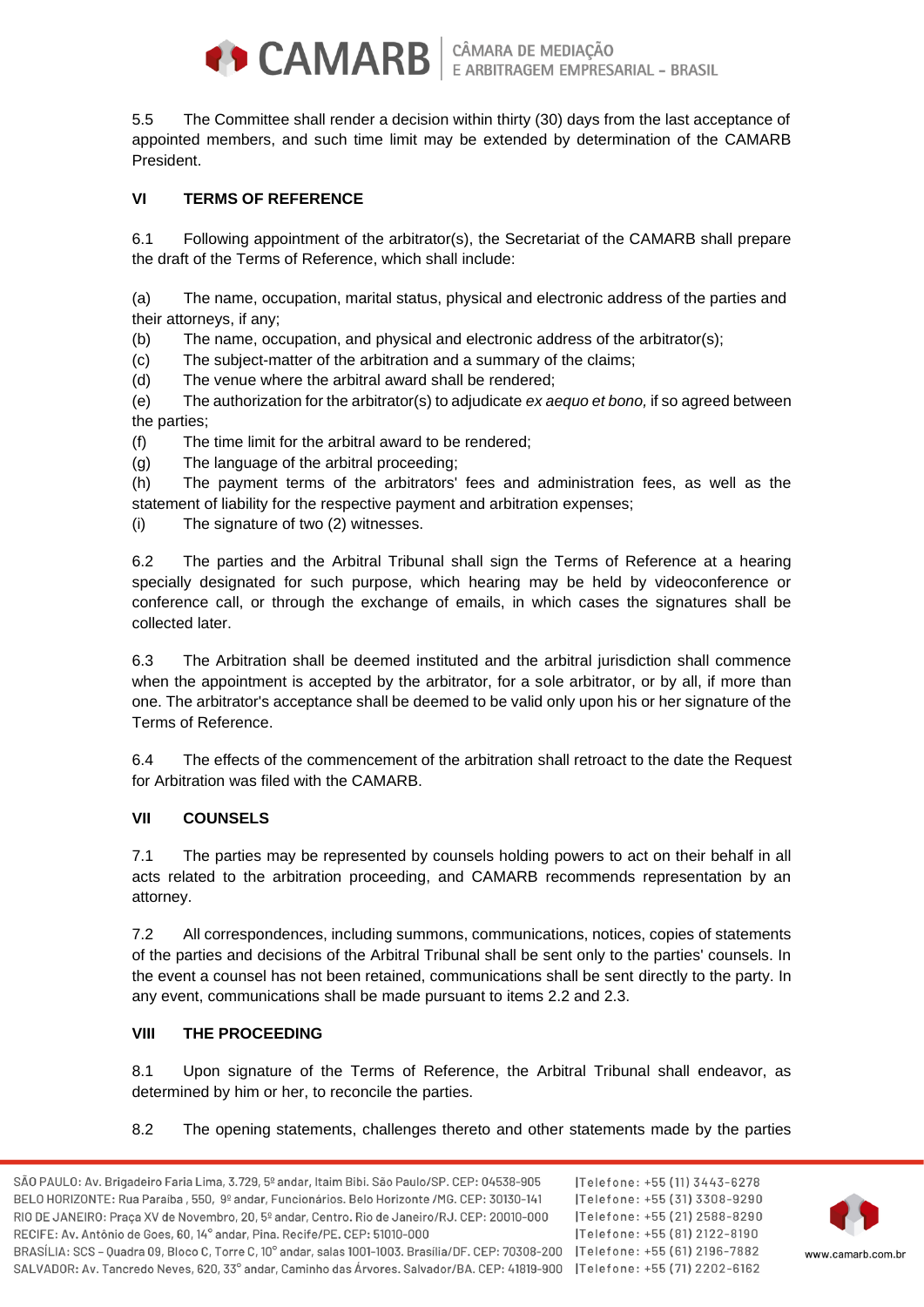

shall be presented within the relevant time limits so defined in the Terms of Reference, and in the absence thereof, within the time limits established by the Arbitral Tribunal. If not otherwise provided by the Arbitral Tribunal, the following shall apply:

(a) the claimant and the respondent, should the respondent have stated the intention to present a counterclaim, shall, within thirty (30) days from the date of signature of the Terms of Reference, file their claims and state the evidence they intend to produce.

(b) the respondent and, in the event of a counterclaim, the claimant, shall have thirty (30) days to oppose the opening statements of the other party.

8.3 The opening statements shall include the claims and their specifications. After presentation of the opening statements, neither party shall be allowed to file new claims, amend, or modify existing claims, nor waive any of the claims without the consent of both the other party(ies) and the Arbitral Tribunal.

8.4 Upon expiration of the time limit for opposing the claims, unless a different time is provided in the Terms of Reference, the Arbitral Tribunal shall decide on the production of evidence, including expert or technical evidence, due diligence outside the arbitration venue and prepayment of the respective costs by the parties.

8.5 The provisions of items 4.10, 4.11 and 5.1 hereof shall apply to the expert, and the Arbitral Tribunal shall decide on any challenge thereto.

8.6 In the event the Arbitral Tribunal finds that a hearing for the production of evidence is necessary, it shall define the date, time, and venue therefor, and how the works shall be organized and conducted.

8.7 The hearing shall be opened by the chairperson of the Arbitral Tribunal, in the presence of the other arbitrators and of the secretary of the proceeding.

8.8 If any witness fails to attend the hearing or refuses to testify without legal reason, the chairperson of the Arbitral Tribunal, at the request of either party or on his or her own initiative may request the appropriate judicial action to take the testimony from the absent witness.

8.9 The CAMARB's Secretariat shall provide, at the request of the Arbitral Tribunal or of either party, transcript of the hearing, as well as interpreter or translator services, which costs shall be advanced by the parties.

8.10 The absence of a party duly summoned does not prevent the holding of the hearing.

8.11 Once the production of evidence in the proceeding is concluded, the Arbitral Tribunal shall establish the manner in which and the time limit applicable for submission of the closing arguments.

8.12 Any nullity concerning any act performed in the arbitration proceeding shall be claimed at the first opportunity in which the party may speak.

8.13 In the event any order from the Arbitral Tribunal is not complied with and if a coercive remedy is required, the interested party or the Arbitral Tribunal shall request its enforcement to the court of competent jurisdiction of the Judiciary.

ITelefone: +55 (11) 3443-6278 |Telefone: +55 (31) 3308-9290 Telefone: +55 (21) 2588-8290 Telefone: +55 (81) 2122-8190

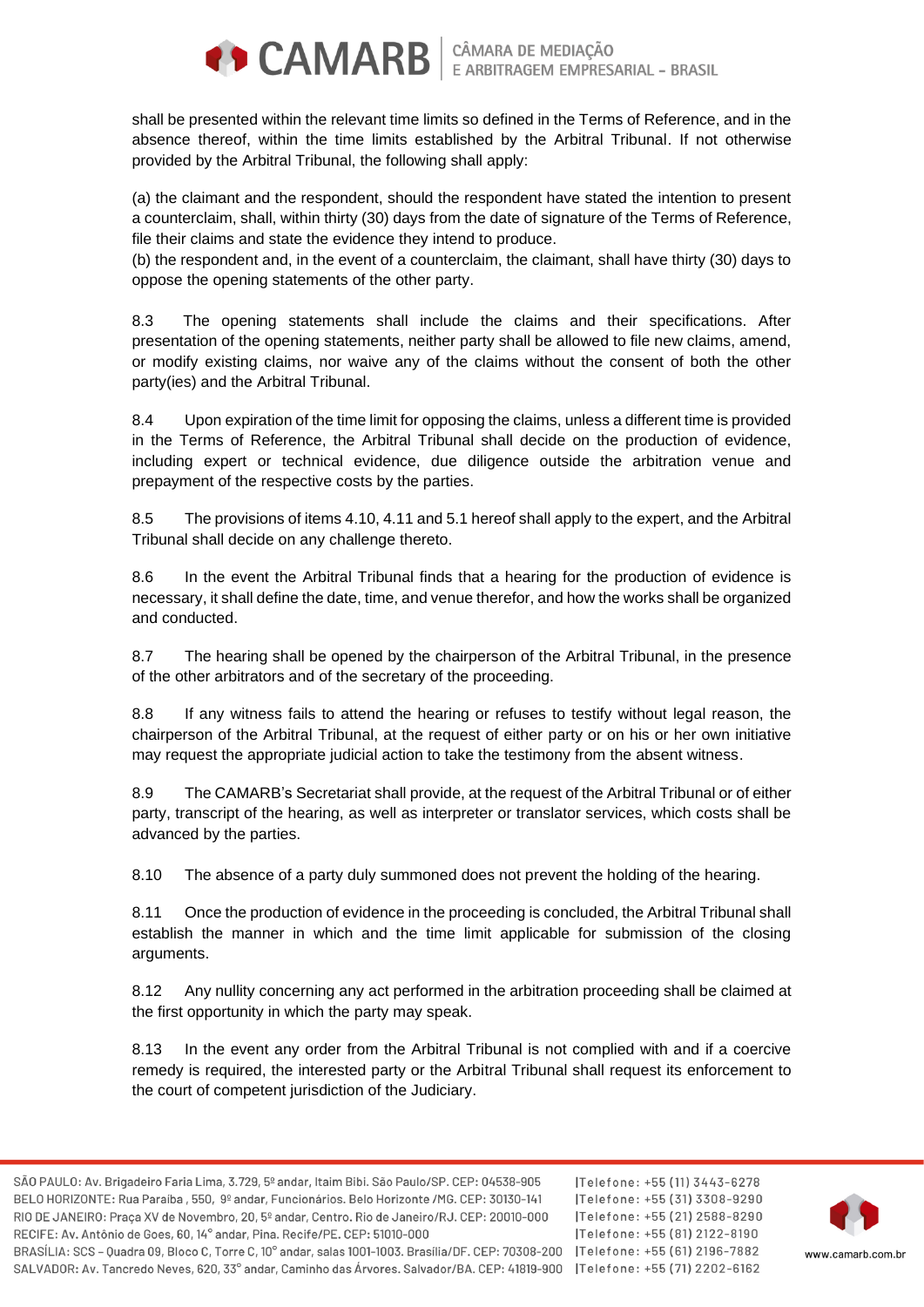

### **IX EVIDENCE RELIEF, URGENT RELIEF AND THE EMERGENCY ARBITRATOR**

9.1 The Arbitral Tribunal, upon request of either party or when it deems appropriate, may, by duly grounded decision, grant evidence or urgent relief, provisional remedy or interim relief.

9.2 Before the Arbitral Tribunal is constituted, the parties may request urgent relief, provisional remedy or interim relief to the relevant court of competent jurisdiction.

9.3 The request made by either party to a court of competent jurisdiction for urgent relief, provisional remedy or interim relief, before constitution of the Arbitral Tribunal, shall not be considered a waiver of the arbitration agreement, nor shall it exclude the jurisdiction of the Arbitral Tribunal to review it.

9.4 Prior to the commencement of the jurisdiction of the Arbitral Tribunal, the party interested in requesting the emergency relief under item 9.2 may, alternatively, request the application of the emergency arbitrator procedure, pursuant to the Rules effective on the date of the request, and intended to govern the specific proceeding and related costs.

9.5 The Arbitral Tribunal, as soon as constituted, may review the request of the party, and shall affirm, reverse or revoke, in whole or in part, the remedy granted by the court authority or the emergency arbitrator.

9.6 The provisions relating to the emergency arbitrator procedure shall apply to proceedings where the arbitration agreement has been made after the issuance of these Rules or by express authorization of all parties to the arbitration.

#### **X THE ARBITRAL AWARD**

10.1 The Arbitral Tribunal shall render the award within sixty (60) days from the end of the time limit for the parties' closing arguments, and such period may be extended by up to sixty (60) days by the Arbitral Tribunal.

10.2 The award and the other decisions shall be determined by a majority decision, where each arbitrator has one vote, including the chairperson of the Arbitral Tribunal. If there is no majority decision, the vote of the chairperson of the Arbitral Tribunal shall prevail.

10.3 The Arbitral Tribunal may decide anywhere it deems appropriate, and the award shall be rendered at the place of the arbitration, unless otherwise stated by the parties.

10.4 The award shall be reduced to writing by the Arbitral Tribunal and shall be signed by all arbitrators. However, the signature of the majority of arbitrators shall be sufficient for its effectiveness if any of them refuses to or is unable to sign it.

- 10.5 The arbitration award shall include:
- (a) the report, the parties' names and a summary of the dispute;

(b) the grounds for the decision, on which the issues of fact and of law are analyzed, with express reference, where appropriate, that it was rendered on an *ex aequo et bono* basis;

(c) the order imposed by the award, where the Arbitral Tribunal shall decide on all the issues

Telefone: +55 (11) 3443-6278 |Telefone: +55 (31) 3308-9290 |Telefone: +55 (21) 2588-8290 Telefone: +55 (81) 2122-8190

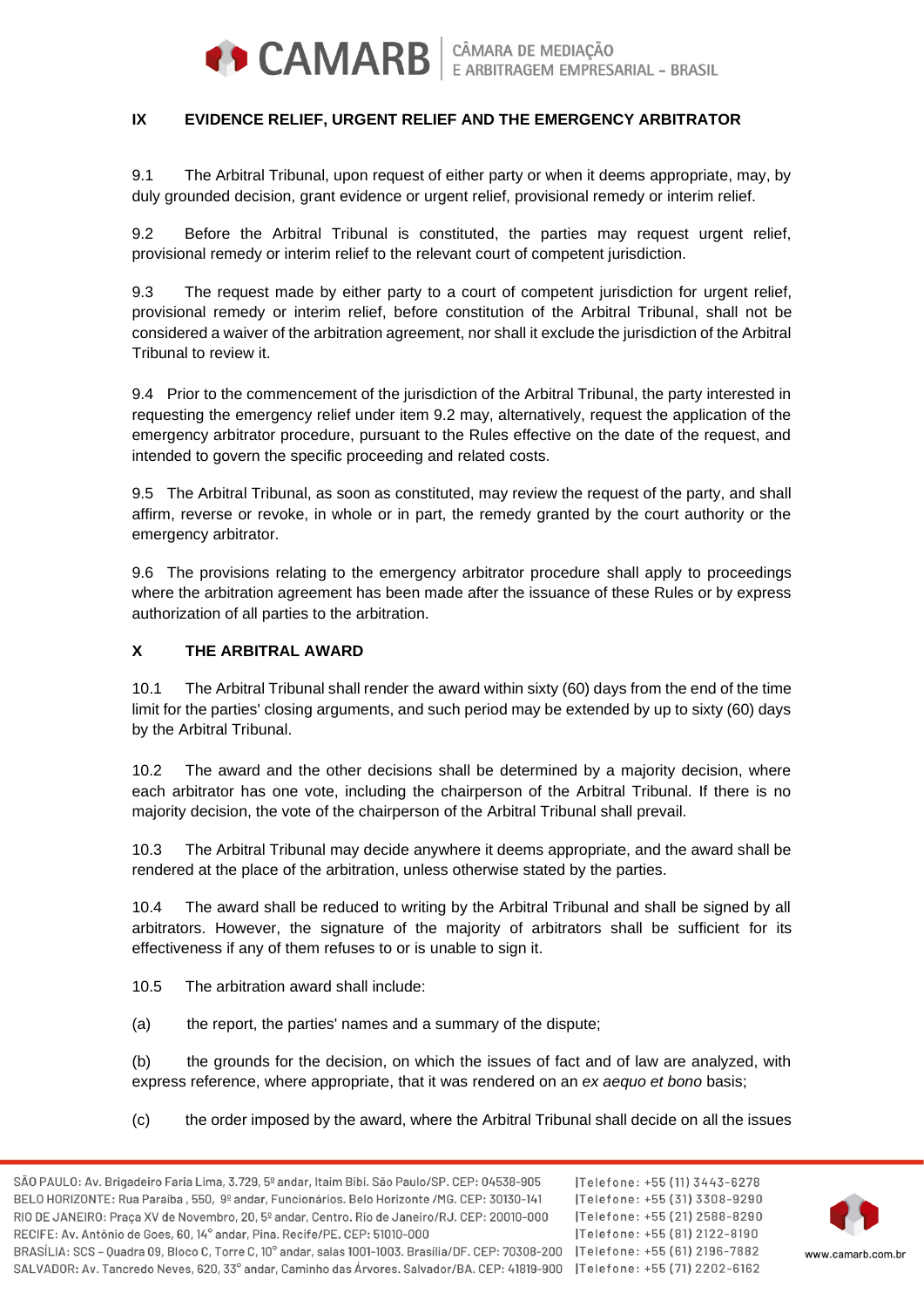

submitted and shall set a time for performance, as the case may be;

(d) the date and place of the issuance.

10.6 The award shall also set forth the costs and expenses of the arbitration in accordance with the CAMARB's Table of Expenses, including the Administration Fee and Arbitrators' Fees, as well as the liability of each party to make these payments, on the basis of, among other criteria it deems relevant, the behavior of the parties for the effective conduct of the proceeding, within the limits set in either the arbitration agreement or the Terms of Reference, as the case may be.

10.7 Once the award is rendered by the Arbitral Tribunal and sent to the CAMARB's Secretariat within the time limit set forth in item 10.1, the Secretariat shall send to each party an original counterpart with acknowledgment of receipt. The Secretariat shall keep in its archives a copy of the full content of the award, along with the case records.

10.8 The Arbitral Tribunal may render partial awards prior to the final decision of the arbitration.

10.9 In the event of a partial arbitration award, the filing of an action for nullity of the arbitral award shall not preclude the continuation of the arbitration or the issuance of the final award by the Arbitral Tribunal.

10.10 In the event of material error, omission, obscurity, doubt or contradiction of the arbitral award, the parties shall have a time limit of fifteen (15) days from the date of receipt of the award to file a motion for clarification.

10.11 The Arbitral Tribunal shall issue a decision on the motion for clarification within up to twenty (20) days from receipt thereof, and such time limit may be extended by another ten (10) days by the Arbitral Tribunal.

### **XI ADMINISTRATION FEE, ARBITRATOR'S FEES AND OTHER EXPENSES**

11.1 The CAMARB shall issue a Table of the Administrative Fee, Arbitrators' Fees and other expenses, which may be reviewed at any time by the Board of Directors. In the event of application of the Expedited Arbitration Rules, the Administration Fee and Arbitrators' Fees shall be calculated according to these Rules, by applying a 30% discount on the respective amounts.

11.2 The Secretariat shall calculate the amounts due in advance of the administration fee and arbitrators' fees and may review the amounts assigned by the parties to the dispute, if applicable. If a counterclaim is presented, the costs shall be calculated considering the sum of the estimated amounts of the dispute, considering both, the main claims and counterclaims.

11.3 Following the expiration of the time limit for the respondent to respond to the request for arbitration and prior to the hearing for signature of the Terms of Reference, the parties shall be notified by the Secretariat to pay the Administration Fee and the arbitrators' fees, at a rate of fifty percent (50%) for each party.

11.4 In the event either party fails to pay the administration fee, the arbitrators' fees, other expenses or advance payments requested by the Secretariat, within the period and in the amounts as stipulated, the other party may pay in advance the respective amount in order to allow for the arbitration to be conducted, and at the end of the proceeding the accounts shall be settled, as decided in the arbitral award.

ITelefone: +55 (11) 3443-6278 |Telefone: +55 (31) 3308-9290 Telefone: +55 (21) 2588-8290 |Telefone: +55 (81) 2122-8190 SALVADOR: Av. Tancredo Neves, 620, 33° andar, Caminho das Árvores, Salvador/BA, CEP: 41819-900 | Telefone: +55 (71) 2202-6162

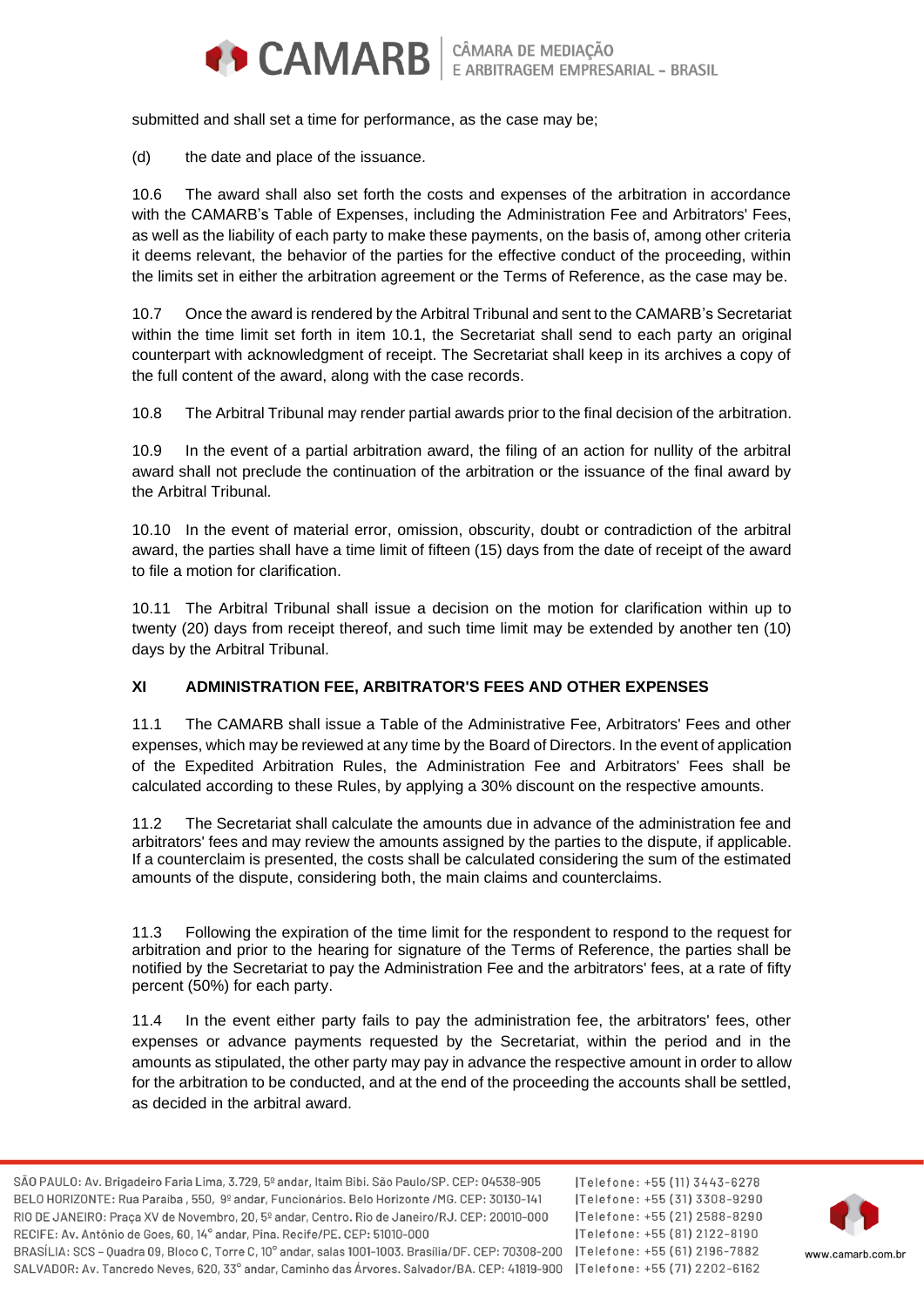

**CAMARB** E ARBITRAGEM EMPRESARIAL - BRASIL

11.5 In the event of the item above, either party may, at its discretion, request the segregation of the estimated amount of the dispute, so that each party shall bear the administration fee and arbitrators' fees calculated solely on the basis of its claims. In the event of absence of full payment of the respective costs by either party, the respective claims will be excluded from the arbitration proceedings, without prejudice to being deducted upon a future request for arbitration.

11.6 In the event there is no full advance payment of the administration fee, the arbitrators' fees, as well as of the expenses, within the stipulated time limit, the arbitration shall be suspended and may be resumed after actual payment is made. If the suspension lasts more than ninety (90) days, the arbitration shall be terminated.

11.7 The fees owed to the chairperson of the Arbitral Tribunal shall be fifteen percent (15%) higher than the fees stipulated for the other arbitrators. In the event the arbitration is conducted by a sole arbitrator, the fees mentioned in the Table of Expenses shall be increased by thirty percent (30%).

11.8 Before signature of the Terms of Reference, if the parties request the proceeding to be terminated, the administration fee and the arbitrators' fees shall be refunded to the parties.

11.9 In the event of a settlement between the parties or discontinuance of the proceeding after the signature of the Terms of Reference and prior to the submission of the opening statements, the parties shall be entitled to a refund of fifty percent (50%) of the arbitrators' fees.

11.10 If, in the course of the arbitration, it is found that the economic value of the dispute reported by the parties is lower than the actual economic value determined on the basis of the evidence produced during the proceeding, the CAMARB's Secretariat or the Arbitral Tribunal shall proceed with the respective correction, in that the parties shall, as the case may be, supplement the amount initially deposited as administration fee and arbitrators' fees, within fifteen (15) days from the receipt of the relevant notice sent to them.

11.11 In the event the supplementary amount is not fully paid by either party, the provisions of items 11.4 to 11.6 shall apply, and in the event of termination of the proceeding or of removal of either party's claims, the amounts owed as administration fee and arbitrators' fees previously paid shall be passed on to CAMARB and the arbitrators, respectively.

11.12 The CAMARB's Secretariat shall request the parties to make a deposit, at the rate of fifty per cent (50%) for each side or at another rate as determined by the Arbitral Tribunal, to cover the expenses necessary to conduct the arbitral proceedings, such as mail, photocopying, telephone and videoconferencing calls, equipment and venue rental, stenotype services, translator, interpreter and travel expenses for arbitrators and experts. Ultimate responsibility for arbitration costs shall be determined in the arbitral award.

11.13 No travel expenses will be charged in respect of the CAMARB's Secretariat staff or space rental if the hearing takes place at the Chamber office.

# **XII PROCEEDINGS TO WHICH THE GOVERNMENT IS A PARTY**

12.1 This chapter shall apply to arbitration proceedings involving entities governed by the public law regime and which are part of the public sector (State Entities). The Parties may, by mutual agreement, extend the application of the provisions hereof to proceedings to which any private legal entities subject to the public law regime are a party to the dispute.

ITelefone: +55 (11) 3443-6278 |Telefone: +55 (31) 3308-9290 Telefone: +55 (21) 2588-8290 Telefone: +55 (81) 2122-8190

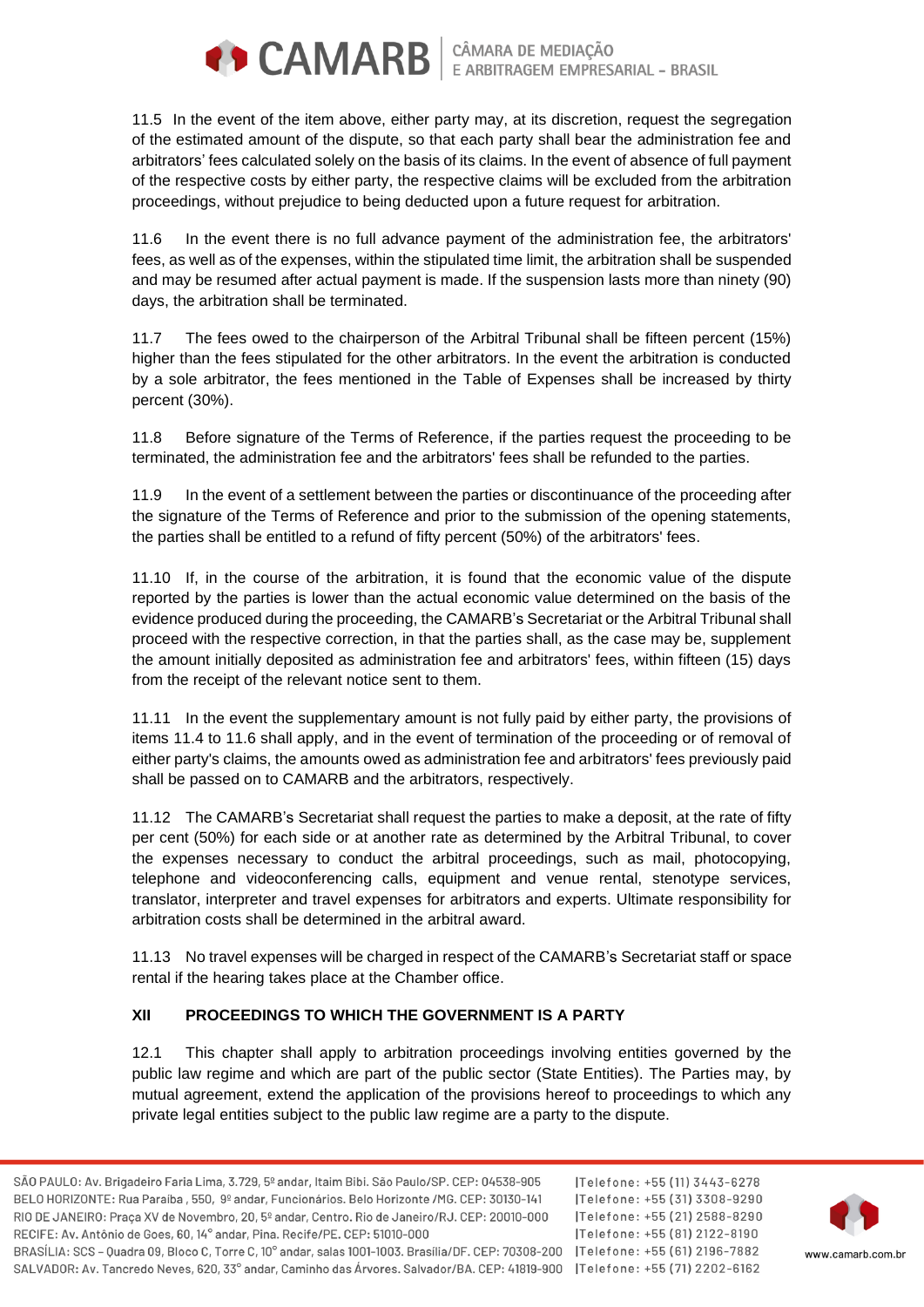

12.2 The CAMARB's Secretariat shall disclose on its website the existence of the proceedings, the date of the request for arbitration and the names of the claimant(s) and respondent(s).

12.3 Except as set out in the preceding item, CAMARB shall not provide documents and information regarding the proceedings, and the parties, as provided by law, may disclose additional information.

12.4 Hearings shall, unless otherwise agreed, be restricted to the parties and their counsels.

12.5 CAMARB is hereby authorized by the parties and arbitrators to disclose the award on its website, its publications and in academic materials, unless otherwise expressly stated by either party.

## **XIII FINAL PROVISIONS**

13.1 The arbitral proceeding shall be strictly confidential, and CAMARB, the arbitrators, other professionals acting in the case and the parties themselves shall not disclose any information to which they may have access as a result of their office or participation in the proceeding, without consent of all parties, except where there is a legal obligation to disclose and where so determined by the provisions of these Rules.

13.2 CAMARB is hereby authorized by the parties and arbitrators to disclose excerpts of the arbitral awards for academic and informational purposes, by removing the names of the parties, arbitrators and other information that allow identification of the case.

13.3 In the absence of the parties' stipulation on the place of the arbitration, this shall be defined by the Arbitral Tribunal.

13.4 The Arbitral Tribunal shall interpret and apply these Rules, including its jurisdiction, duties and prerogatives.

13.5 Any dispute between the arbitrators concerning the interpretation or application of these Rules shall be settled by a majority decision or, if there is no majority agreement, by the chairperson of the Arbitral Tribunal, whose decision shall be final.

13.6 After five (5) years after the final arbitral award has been rendered, CAMARB is hereby authorized to discard the case records, in that only the arbitral awards shall remain in its archives.

13.7 The parties may, prior to the expiration of the period provided for in item 13.6, request the withdrawal of any documents filed by them.

13.8 Cases not provided for herein shall be governed by Brazilian Law No. 9307, of September 23, 1996, as amended by Brazilian Law No. 13129, of May 26, 2015, and by the arbitration treaties and agreements applicable in Brazil. In the absence of stipulation in such instruments, the silent cases shall be resolved by determination of the constituted Arbitral Tribunal or by the CAMARB's Board of Directors, if an Arbitral Tribunal has yet to be constituted. In the latter case, the decision may be reviewed by the Arbitral Tribunal upon constitution thereof.

13.9 These Rules shall enter into force on August 12, 2019 and may only be amended by resolution of the CAMARB's Board of Directors.

**CAMARB Arbitration Rules - Business Mediation and Arbitration Chamber - Brazil, an** 

ITelefone: +55 (11) 3443-6278 |Telefone: +55 (31) 3308-9290 Telefone: +55 (21) 2588-8290 Telefone: +55 (81) 2122-8190